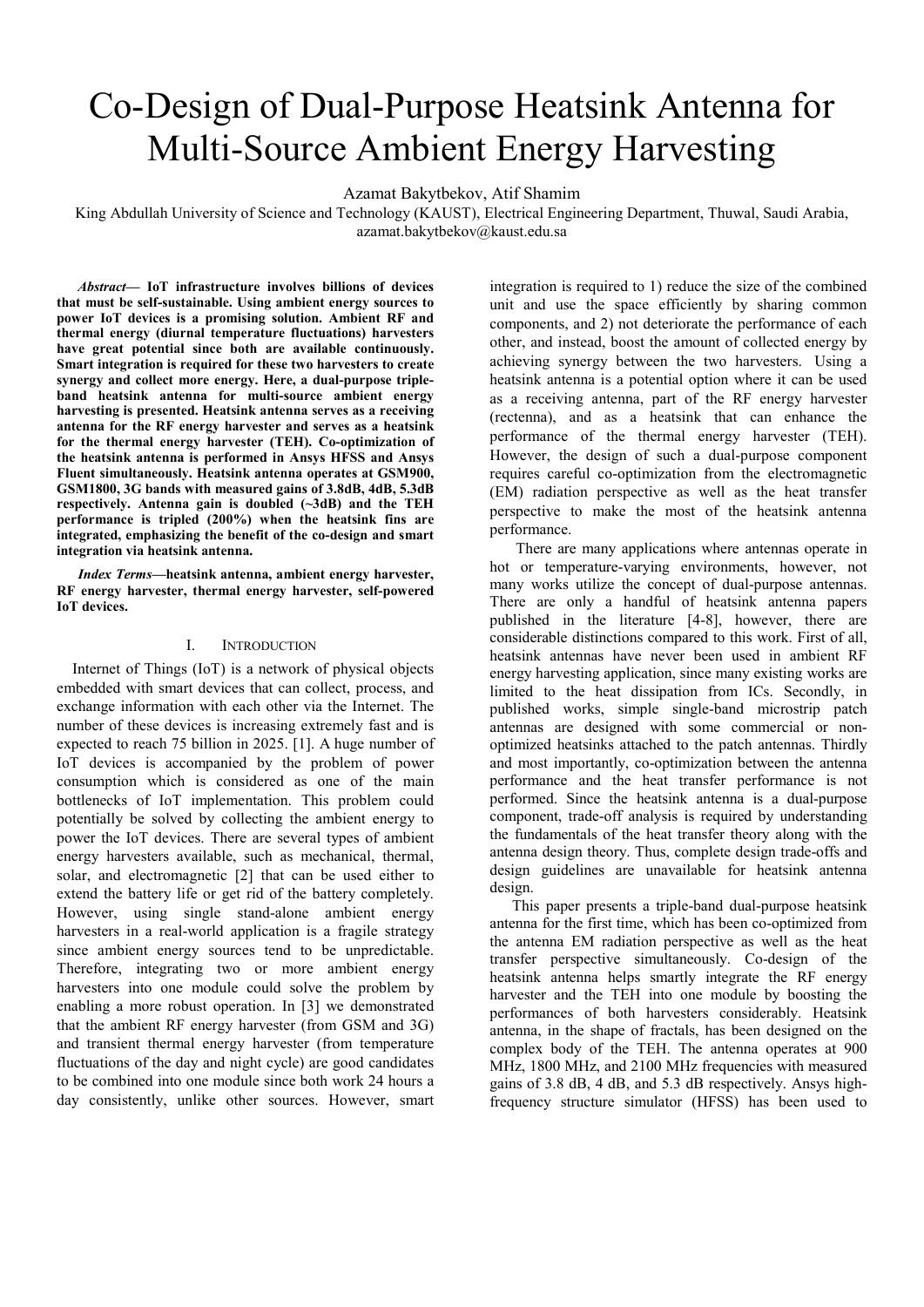design the heatsink antenna from the EM radiation perspective, whereas computational fluid dynamic (CFD) simulator Ansys Fluent has been used to design the heatsink fins from the heat transfer perspective. Heatsink antenna gain increased by  $\sim$ 3 dB for all three frequencies compared to the flat antenna without heatsink fins. In turn, energy collected from the TEH has been tripled when the heatsink antenna is assembled on the side faces of the TEH box. Performance enhancement of both harvesters highlights the utility of the smart integration through heatsink antenna

### II. HEATSINK ANTENNA DESIGN

The heatsink antenna in this work is designed for the multi-source ambient energy harvester which consists of an RF energy harvester and the TEH. It is essential to understand the body structure and electrical properties of materials to create the HFSS model of the TEH for heatsink antenna design. Moreover, this step is also challenging due to the interdisciplinary nature of the project, where materials of the TEH's body are unusual for the RF characterization. V antenna is designed for this work, formed by two legs perpendicular to each other, occupying the two adjacent side faces of the TEH box. Since the available ambient RF power is relatively small, the heatsink antenna must be able to collect from several available frequency bands simultaneously, to enhance the collected energy [9]. Thus, a single-band V antenna is modified into a triple-band antenna by using the concept of fractals [10-11]. Fractals are designed by the iterative process of copying self-repetitive scaled-down structures in a deterministic or random manner [12]. Cantor fractal is used for this work due to its rectangular shapes that can be used as a baseplate for fins of the heatsink antenna. Cantor fractal follows the pattern where the first rectangular part is copied and divided into three equal rectangular pieces and the middle one is deleted. Three iterations are required to achieve triple-band performance for the 2D flat antenna on the body of the TEH (Fig. 1(a)). The length of the baseplate is dictated by the frequency of operation. The first iteration rectangular baseplate length is 82 mm which is equivalent to the  $\lambda$ wavelength at 2.1 GHz on ABS plastic dielectric ( $\varepsilon_r$  = 3, tan  $\delta = 0.004$ ) which is used as a housing for the TEH. 2D flat antenna is transformed into the heatsink antenna as shown in Fig. 1(b) by integrating co-optimized fins, whose dimensions such as fin length, thickness, and spacing are studied in Ansys HFSS and Ansys Fluent simultaneously.

The relationship between the fin heat transfer rate and the length of the fin is the hyperbolic tangent function, *tanh(x),* and it has its maximum when the *L* is infinity. However, in a practical scenario, the value of the function saturates for a certain fin length. Fig. 1 (c) shows that the amount of transferred heat saturates when the length of the fin exceeds 20 mm. Additional fin length adds negligible effect in terms of the heat transfer performance however makes the heatsink more heavy, bulky, and costly. The gain of the heatsink antenna increases with the increase of a fin length. This relationship can be explained by the fact that the large part of the heatsink antenna is in the air (lower loss) and experience less influence from the lossy body of the TEH (radiation efficiency increase), compared to the 2D flat antenna. Thus, as shown in Fig  $1(d)$ , when the fin length is 25 mm the antenna radiation efficiency doubles, which is an increase by  $\sim$ 3 dB in terms of gain, for all three frequencies. As no compromise is required from both the antenna radiation performance and the heat transfer performance, a fin length of 25 mm is selected for the project as an optimal value.

Tightly spaced thin fins are preferred for the highest fin effectiveness, however, it is important to mention that fins must not be placed too close to each other where the airflow between the fins is severely impeded [13]. Minimum fin thickness is dictated by the manufacturing machine capability, which is a computer numerical control (CNC) machine in our case. Fin thickness of 2 mm is selected as a practical value. Fin spacing is identified through Ansys Fluent simulation where the natural convection airflow is imitated with the convection coefficient of 10 W/m<sup>2</sup>·K [14]. The optimal spacing between fins is between 4 mm and 8 mm in a practical scenario of ambient energy harvesting. From the antenna's radiation perspective, the fin thickness and spacing have little to no effect on the antenna performance since most of the stronger currents are located on the baseplate near the feed point. Therefore, heat transfer optimization was prioritized regarding the thickness and spacing of the fins.



Fig. 1. (a) 2D flat antenna with three Cantor fractal iterations (b) Heatsink antenna (c) Heat transfer rate as a function of fin length (d) Antenna radiation efficiency as a function of fin length